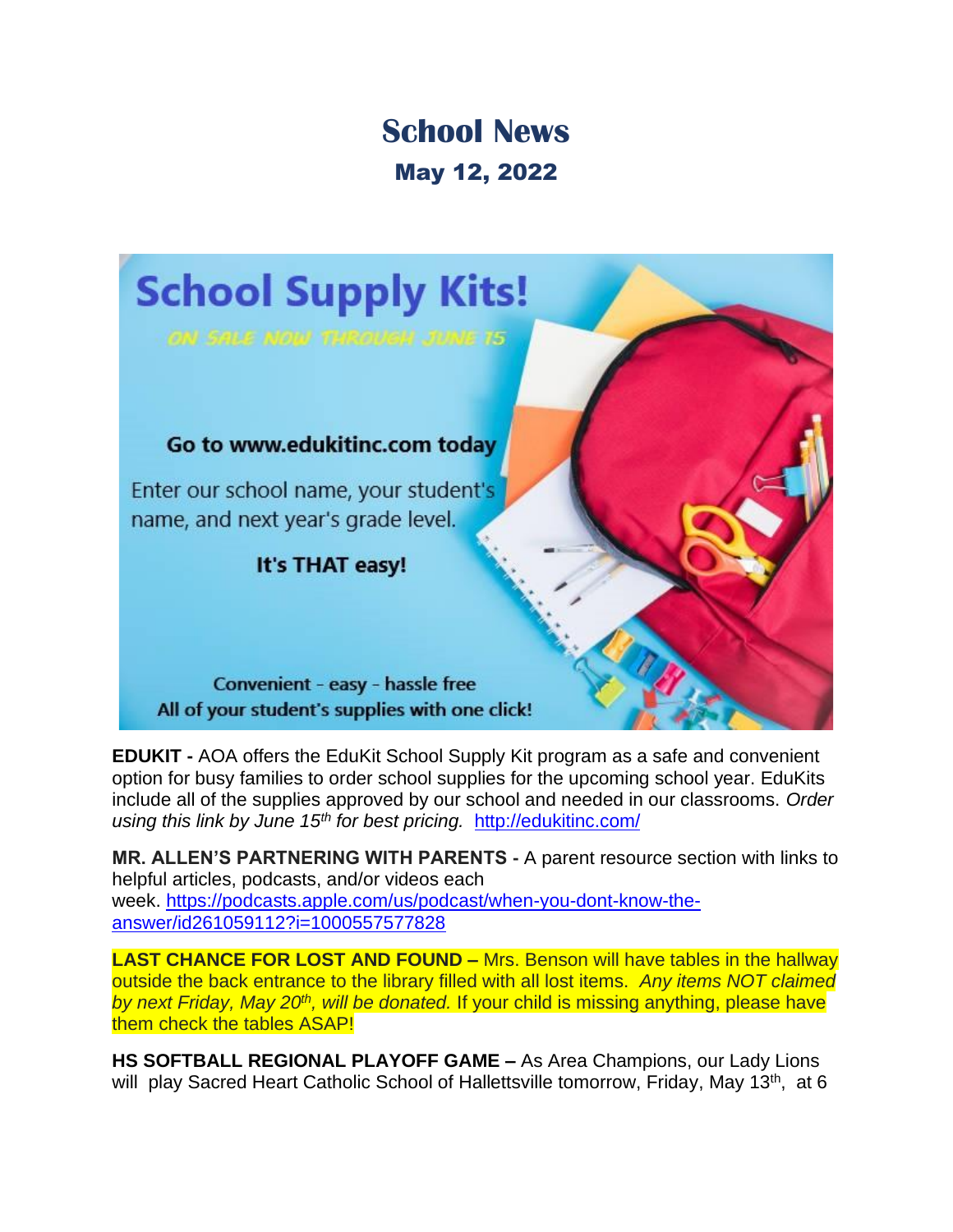p.m. at Sealy High School in the Regional Championship game. Tickets will be sold at the gate only. (Adults \$7, Students and Seniors \$5) GO LADY LIONS!

**AOA USED BOOK SALE -** We are having a used book sale in the library *through this Friday, May 13th, at 12:00 p.m.* All proceeds will be used for the library. Teachers will allow students to come to the sale during school hours to purchase used books. Books will range from \$.50 to \$2.50.

**FFA BANQUET –** Monday, May 16<sup>th</sup>, at 6:30 p.m. in the Commons.

**AOA SUMMER CARE 2022 –** The summer program is for AOA students who have completed PK-5<sup>th</sup> grade and will run May 31<sup>st</sup> - August 12<sup>th</sup>. We will offer a 10% discount for each sibling after the 1<sup>st</sup> child enrolled at full price. The registration fee is \$40 per family. Due to staffing and funding of this program, enrollment is for the entire summer. All students must be pre-enrolled so that we can ensure we are within our staffing ratio. Space is limited. If you would like to enroll, please print the attached form and return it to the front office along with your \$40 registration fee. *The deadline to enroll is May 17th .* 

**FREE TAPPS PHYSICALS –** There will be a physician at AOA on Thursday, May 19<sup>th</sup>, to complete free physicals for 2022-23 TAPPS activities. HS will be at 5:30 p.m., JH at 6 p.m. Parents/Guardians must fill out the medical history, concussion, and cardiac arrest sections of the attached form for the physician to complete at the time of their visit.

AOA LIONS BASKETBALL CAMP - June 6<sup>th</sup>-8<sup>th</sup> for students who have completed 2<sup>nd</sup>–10<sup>th</sup> grades. Not restricted to AOA students. 2<sup>nd</sup>-5<sup>th</sup> grades will meet 8:30-11 a.m. and 6<sup>th</sup>-10<sup>th</sup> grades will meet 12-3 p.m. To register, please drop off a completed form (attached) along with the \$100 registration fee to the AOA front office. *Exact change or checks made payable to AOA.* Sponsorships available. Contact Coach Jones at [wjones@alphaomegaacademy.org](mailto:wjones@alphaomegaacademy.org) with any questions.

**UNIFORM SHOPPING EVENT AT FLYNN O'HARA HOUSTON -** Please find attached, the 2022 digital Save the Date flyer for an upcoming Uniform Shopping Event at Flynn O'Hara's Houston store, July  $12<sup>th</sup>$ -16<sup>th</sup>. This flyer contains event information + a sign-up for parents to reserve a time slot. If you have any questions or need more information, please reach out to Flynn O'Hara.

**LUNCH VOLUNTEERS NEEDED -** Volunteering to serve AOA lunches is a great way for parents and grandparents to connect with children during the school day. As an added bonus, if you serve once per quarter, your child(ren) will earn one free dress day per quarter. Don't miss this opportunity to serve your school! Sign-up today at [https://signup.com/go/FDkjpLo.](https://signup.com/go/FDkjpLo)

**SPORTS SCHEDULES –** are available on our website at [https://alphaomegaacademy.org/calendar/.](https://alphaomegaacademy.org/calendar/)

**AOA SPORTS/SPIRIT WEAR –** Is available to purchase any time at [https://teamstore.gtmsportswear.com/AOA.](https://teamstore.gtmsportswear.com/AOA)